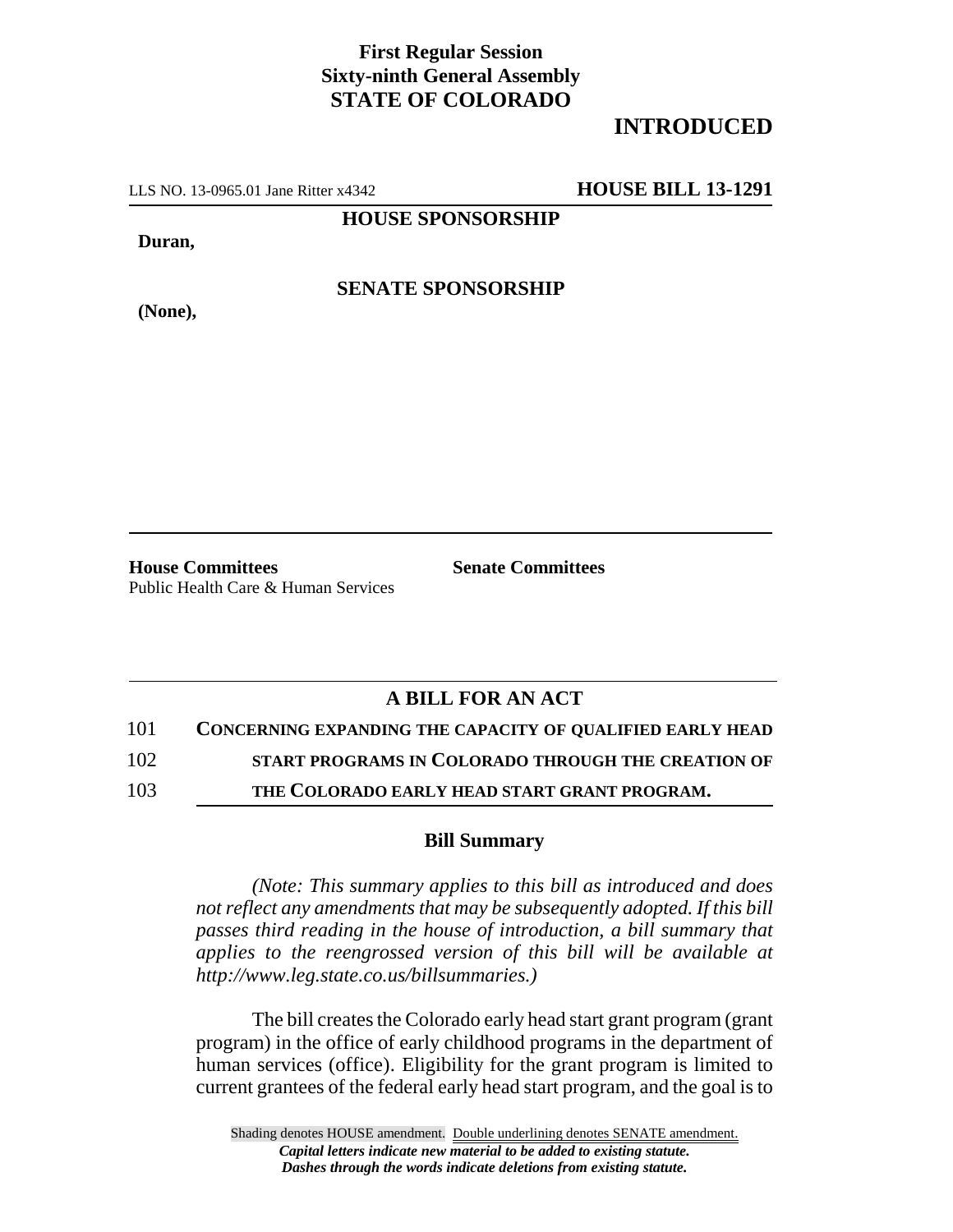increase the number of infants, toddlers under 3 years of age, and pregnant women served through qualified early head start programs. The office is directed to administer the grant program with the director of head start programs (director). The director shall establish an application process, including guidelines and award criteria for the grant program. In fiscal year 2013-14, grant proposals must be received on or before July 31, 2013, and grant awards must be made on or before September 1, 2013. For each subsequent fiscal year, subject to available appropriations, the proposal deadline is June 30, and grant awards are to be made on or before August 1. Grantees and the director are required to provide annual reports concerning the use of grant moneys. The Colorado early head start grant program fund is created.

1 *Be it enacted by the General Assembly of the State of Colorado:*

2 **SECTION 1. Legislative declaration.** (1) The general assembly 3 hereby finds and declares that:

 (a) The first three years of life are a period of dynamic and unparalleled brain development in which children acquire the ability to think, speak, learn, and reason. During these first three years, children need good health, strong families, and positive early learning experiences to lay the foundation for future school success.

 (b) Young children living in poverty are more likely to face challenges that can negatively impact their development and create disparities in their cognitive and social abilities long before they enter 12 school;

 (c) In 2011, an estimated twenty-one percent, or nearly forty-two thousand, of all Colorado children under three years of age lived in poverty. Since 2000, the number of infants and toddlers living in poverty in Colorado has more than doubled, increasing by more than one hundred thirty percent.

18 (d) In an effort to ensure that all young children have the same 19 opportunities to succeed in school and life, the federal Early Head Start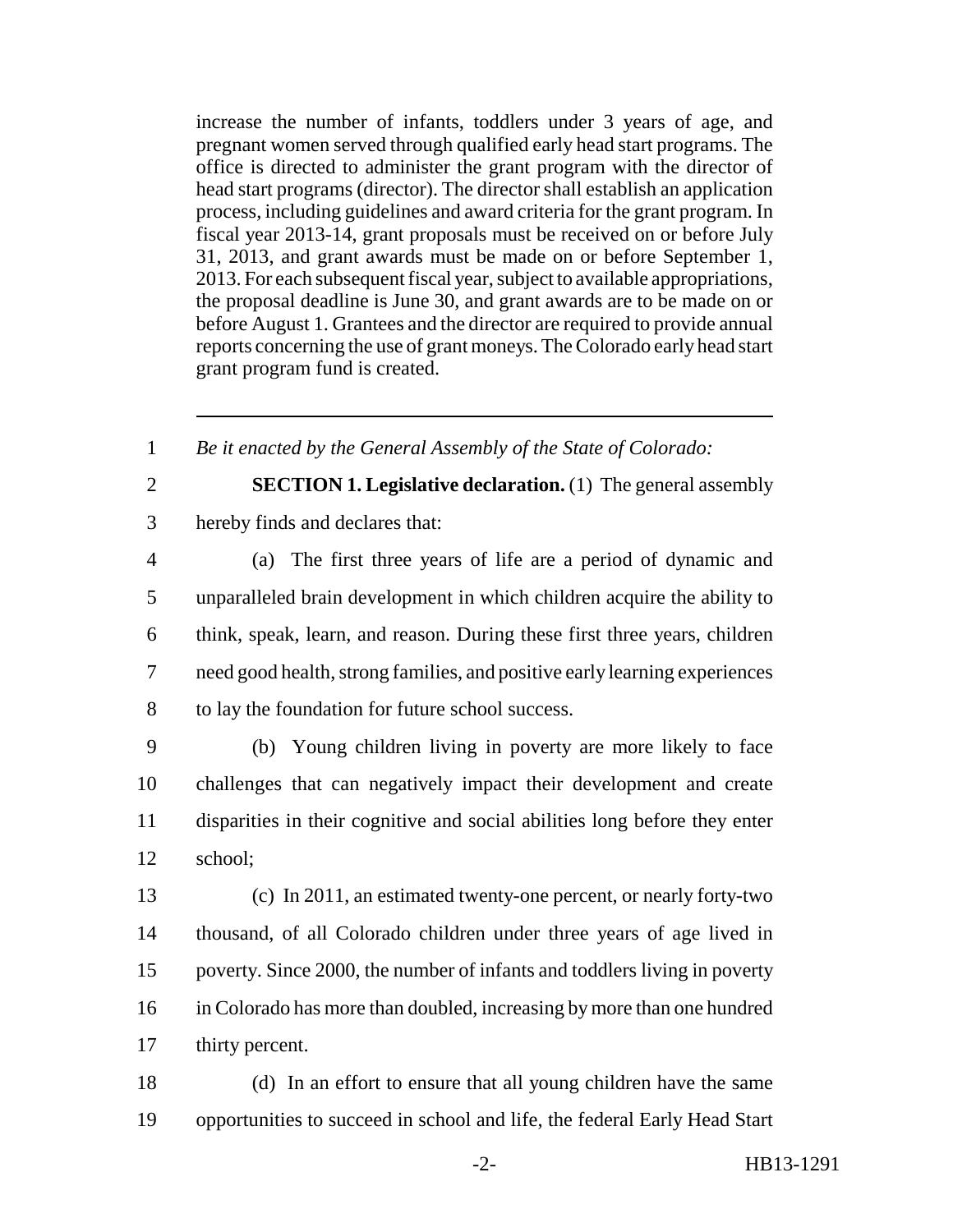program was created to support the healthy development of low-income infants, toddlers, and pregnant women;

 (e) Research shows that Early Head Start programs make a positive difference in areas associated with children's success in school, family self-sufficiency, and parental support of child development; and (f) Federal funding, however, only makes it possible to provide Early Head Start to approximately three percent of eligible children and families. In Colorado in 2011, licensed child care center homes had the capacity to care for only nine percent of the infants in the state. (2) The general assembly, therefore, declares that it is in the best interests of the children and people of the state of Colorado to provide 12 state funding to expand and enhance Early Head Start services to meet the needs of more of our infants, toddlers, and pregnant mothers who live in poverty. **SECTION 2.** In Colorado Revised Statutes, **add** article 6.7 to title 26 as follows: **ARTICLE 6.7 Colorado Early Head Start Grant Program 26-6.7-101. Short title.** THIS ARTICLE SHALL BE KNOWN AND MAY BE CITED AS THE "COLORADO EARLY HEAD START GRANT PROGRAM". **26-6.7-102. Definitions.** AS USED IN THIS ARTICLE, UNLESS THE 22 CONTEXT OTHERWISE REQUIRES: (1) "EARLY CHILDHOOD OFFICE" MEANS THE OFFICE WITHIN THE STATE DEPARTMENT THAT IS RESPONSIBLE FOR EARLY CHILDHOOD PROGRAMS. (2) "EARLY HEAD START PROGRAM" MEANS A PROGRAM THAT QUALIFIES FOR AND RECEIVES FEDERAL EARLY HEAD START FUNDING.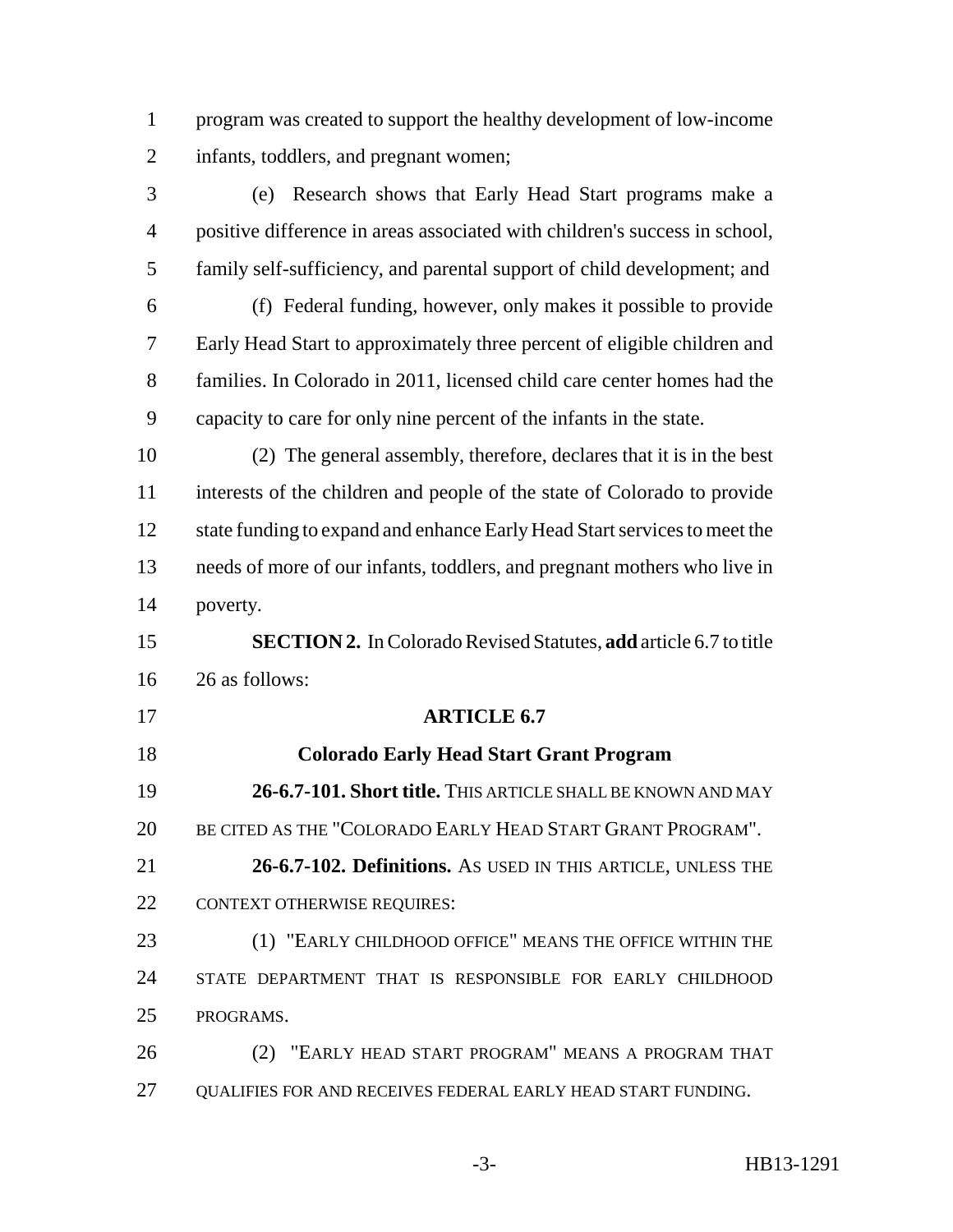(3) "FUND" MEANS THE COLORADO EARLY HEAD START GRANT PROGRAM FUND CREATED IN SECTION 26-6.7-105.

 (4) "GRANT PROGRAM" MEANS THE COLORADO EARLY HEAD START GRANT PROGRAM CREATED IN SECTION 26-6.7-103.

 (5) "HEAD START DIRECTOR" MEANS THE STATE HEAD START COLLABORATION DIRECTOR.

 **26-6.7-103. Colorado early head start grant program - creation.** SUBJECT TO AVAILABLE APPROPRIATIONS, THERE IS HEREBY CREATED IN THE EARLY CHILDHOOD OFFICE THE COLORADO EARLY HEAD START GRANT PROGRAM. THE GOAL OF THE GRANT PROGRAM IS TO INCREASE THE NUMBER OF EARLY CHILDHOOD SERVICES PROVIDED TO INFANTS, TODDLERS UNDER THREE YEARS OF AGE, AND PREGNANT WOMEN IN COLORADO WHO LIVE IN POVERTY AND WHO ARE ELIGIBLE FOR THE FEDERAL EARLY HEAD START PROGRAM. THE OBJECTIVE IS TO INCREASE THE NUMBER OF CHILDREN UNDER THREE YEARS OF AGE AND PREGNANT WOMEN SERVED RATHER THAN TO INCREASE THE NUMBER OF PROGRAMS RECEIVING FUNDING. THE GRANT PROGRAM WILL BE ADMINISTERED JOINTLY BY THE EARLY CHILDHOOD OFFICE AND THE HEAD START DIRECTOR AND MANAGED BY THE HEAD START DIRECTOR.

 **26-6.7-104. Eligibility for grants - applications - deadlines.** (1) THE HEAD START DIRECTOR SHALL COLLABORATE WITH THE EARLY CHILDHOOD OFFICE TO DEVELOP AN APPLICATION PROCESS FOR THE GRANT PROGRAM, INCLUDING ELIGIBILITY CRITERIA, PROPOSAL REQUIREMENTS, AND AWARD CRITERIA. THE HEAD START DIRECTOR SHALL ALSO BE RESPONSIBLE FOR NOTIFYING CURRENT FEDERAL EARLY HEAD START PROGRAM GRANTEES ABOUT THE AVAILABILITY OF MONEYS THROUGH THE GRANT PROGRAM.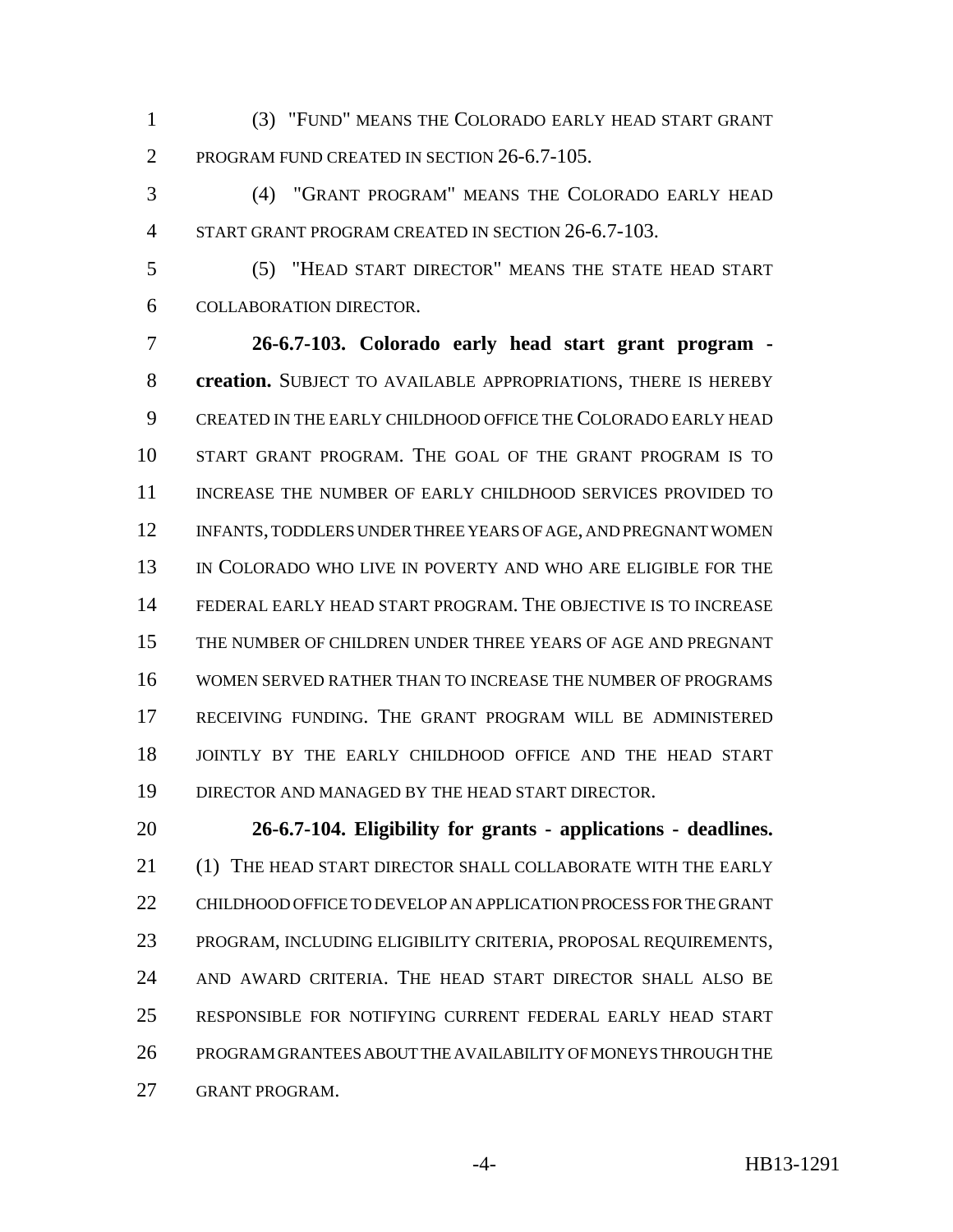(2) AN EARLY HEAD START PROGRAM IS ELIGIBLE FOR A GRANT AWARD PURSUANT TO THIS ARTICLE ONLY IF IT:

 (a) IS A CURRENT GRANTEE THROUGH THE FEDERAL EARLY HEAD START PROGRAM;

 (b) CAN DEMONSTRATE AN ADDITIONAL NEED FOR EARLY CHILDHOOD SERVICES FOR AN INCREASED NUMBER OF INFANTS, TODDLERS UNDER THREE YEARS OF AGE, AND PREGNANT WOMEN;

8 (c) CAN DEMONSTRATE THAT IT MEETS THE QUALITY STANDARDS OF THE EARLY HEAD START PROGRAM, INCLUDING BUT NOT LIMITED TO THE STANDARDS FOR HOME-BASED AND CENTER-BASED PROGRAMS;

 (d) CAN DEMONSTRATE THAT IT UTILIZES THE SAME MONITORING 12 STANDARDS REQUIRED BY THE EARLY HEAD START PROGRAM;

 (e) MEETS STATE LICENSING REQUIREMENTS AND STANDARDS FOR CHILD CARE CENTERS AS SET FORTH IN ARTICLE 6 OF THIS TITLE, IF IT IS A CENTER-BASED PROGRAM;

 (f) PROVIDES A DETAILED PLAN DESCRIBING HOW IT WILL UTILIZE A GRANT TO INCREASE THE NUMBER OF INFANTS, TODDLERS UNDER THREE YEARS OF AGE, AND PREGNANT WOMEN SERVED; AND

 (g) MEETS ANY OTHER CRITERIA SET FORTH BY THE HEAD START DIRECTOR IN THE APPLICATION GUIDELINES DEVELOPED PURSUANT TO THIS SECTION.

 (3) (a) IN FISCAL YEAR 2013-14, GRANT APPLICATIONS MUST BE 23 RECEIVED BY THE HEAD START DIRECTOR ON OR BEFORE JULY 31, 2013. THE HEAD START DIRECTOR SHALL REVIEW APPLICATIONS AND DETERMINE WHICH PROGRAMS RECEIVE GRANTS AND THE AMOUNT OF EACH GRANT. GRANT AWARDS MUST BE MADE ON OR BEFORE SEPTEMBER 1, 2013, 27 THROUGH THE FUND.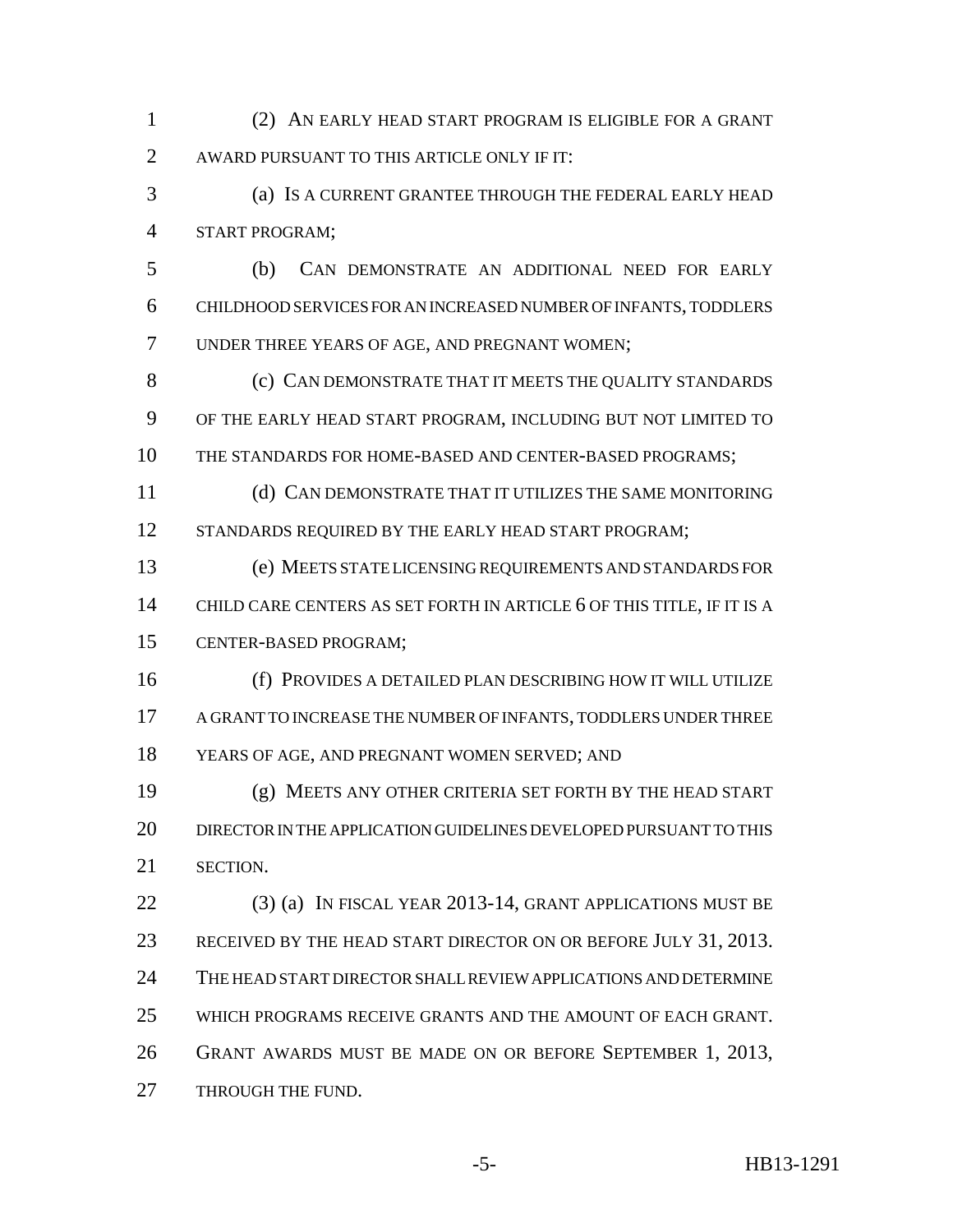(b) FOR FISCAL YEAR 2014-15, AND EACH FISCAL YEAR THEREAFTER, SUBJECT TO AVAILABLE APPROPRIATIONS, GRANT APPLICATIONS MUST BE RECEIVED BY THE HEAD START DIRECTOR ON OR BEFORE JUNE 30, 2014, AND EACH JUNE 30 THEREAFTER.THE HEAD START DIRECTOR SHALL, IN COLLABORATION WITH THE EARLY CHILDHOOD OFFICE, REVIEW APPLICATIONS AND DETERMINE WHICH PROGRAMS RECEIVE GRANTS AND THE AMOUNT OF EACH GRANT. GRANT AWARDS MUST BE MADE ON OR BEFORE AUGUST 1, 2014, AND EACH AUGUST 1 THEREAFTER THROUGH THE FUND.

 (c) IF IN ANY FISCAL YEAR THE FULL APPROPRIATION BY THE GENERAL ASSEMBLY FOR THE GRANT PROGRAM IS NOT DISPERSED AS 12 SPECIFIED IN PARAGRAPHS (a) AND (b) OF THIS SUBSECTION (3), THE HEAD START DIRECTOR SHALL REVIEW PROPOSALS AND AWARD GRANTS AS THE APPLICATIONS ARE RECEIVED AND NOT REQUIRE THE APPLICATIONS BE HELD UNTIL THE NEXT GRANT CYCLE.

 **26-6.7-105. Colorado early head start grant program fund.** THERE IS HEREBY CREATED IN THE STATE TREASURY THE COLORADO EARLY HEAD START GRANT PROGRAM FUND, CONSISTING OF ANY MONEYS THAT MAY BE APPROPRIATED TO THE FUND BY THE GENERAL ASSEMBLY. THE MONEYS IN THE FUND ARE SUBJECT TO ANNUAL APPROPRIATION BY THE GENERAL ASSEMBLY TO THE EARLY CHILDHOOD OFFICE FOR THE DIRECT AND INDIRECT COSTS ASSOCIATED WITH IMPLEMENTING THIS ARTICLE. THE STATE TREASURER MAY INVEST ANY MONEYS IN THE FUND NOT EXPENDED FOR THE PURPOSE OF THIS ARTICLE AS PROVIDED BY LAW. THE STATE TREASURER SHALL CREDIT ALL INTEREST AND INCOME DERIVED FROM THE INVESTMENT AND DEPOSIT OF MONEYS IN THE FUND TO THE FUND. ANY UNEXPENDED AND UNENCUMBERED MONEYS REMAINING IN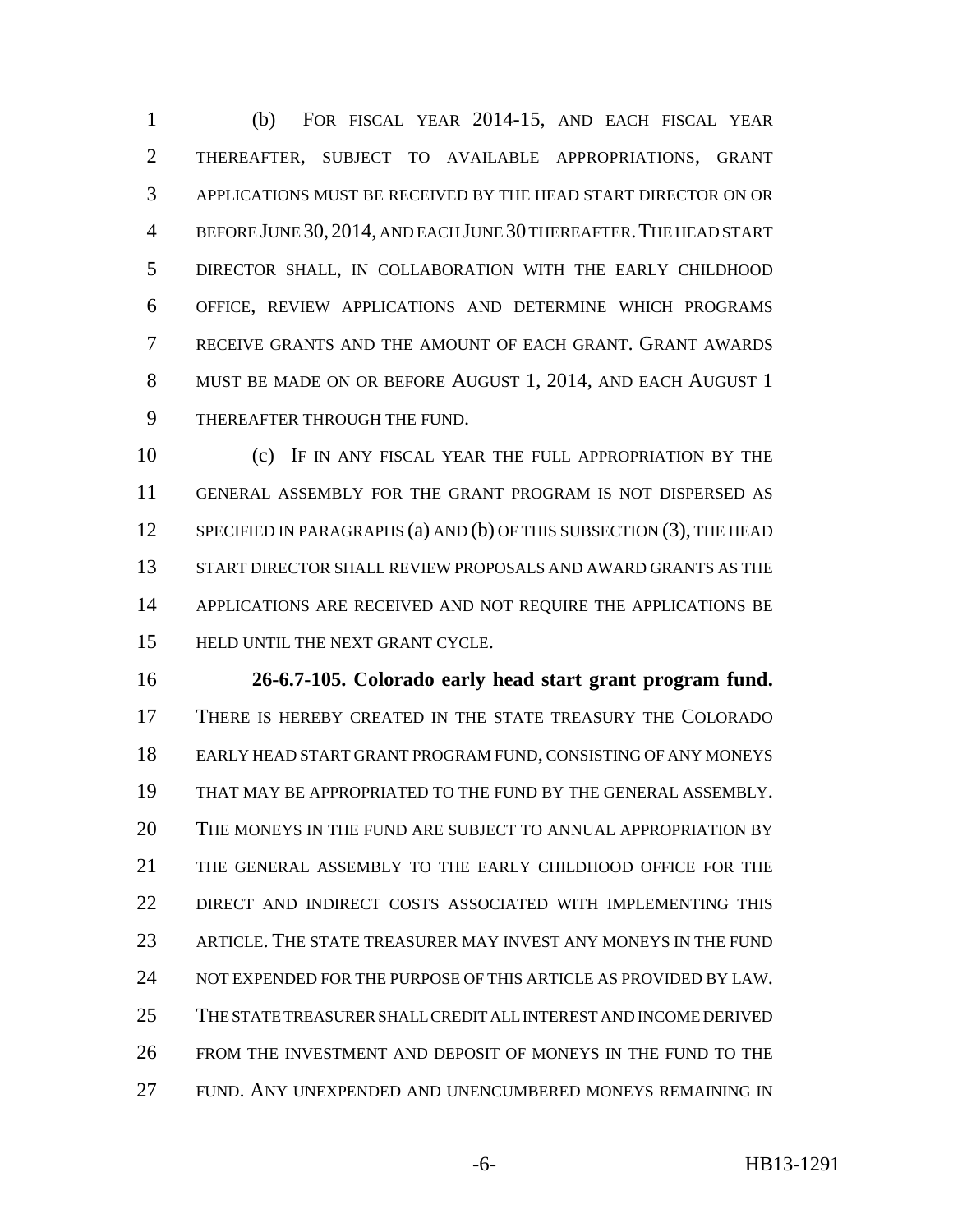THE FUND AT THE END OF A FISCAL YEAR REMAIN IN THE FUND AND SHALL 2 NOT BE CREDITED OR TRANSFERRED TO THE GENERAL FUND OR ANOTHER FUND.THE EARLY CHILDHOOD OFFICE MAY EXPEND UP TO THREE PERCENT OF THE MONEYS ANNUALLY APPROPRIATED FROM THE FUND TO OFFSET THE COSTS INCURRED IN IMPLEMENTING THIS ARTICLE.

 **26-6.7-106. Reporting requirements.** (1) NO LATER THAN TWO MONTHS AFTER THE CONCLUSION OF A GRANT, A GRANTEE OF THE GRANT PROGRAM SHALL PROVIDE THE HEAD START DIRECTOR WITH AN ANNUAL REPORT CONCERNING THE OUTCOMES OF THE GRANT. THE REPORT MUST INCLUDE, AT A MINIMUM:

 (a) THE NUMBER OF INFANTS, TODDLERS UNDER THREE YEARS OF 12 AGE, AND PREGNANT WOMEN SERVED BECAUSE OF THE GRANT PROGRAM IN HOME-BASED PROGRAMS AND THE NUMBER SERVED IN CENTER-BASED PROGRAMS;

(b) THE LENGTH OF TIME SERVICES WERE PROVIDED;

 (c) A DESCRIPTION OF HOW FEDERAL EARLY HEAD START MONEYS WERE COMBINED WITH STATE MONEYS THROUGH THE GRANT PROGRAM TO CREATE THE GREATEST IMPACT;

 (d) A DESCRIPTION OF HOW THE GRANTEE'S PROGRAM MET THE STATED OUTCOMES IN ITS APPLICATION; AND

 (e) ANY OTHER DATA REQUIRED BY THE FEDERAL EARLY HEAD 22 START PROGRAM.

 (2) ON OR BEFORE DECEMBER 1, 2014, AND EACH DECEMBER 1 THEREAFTER, THE HEAD START DIRECTOR SHALL PROVIDE A REPORT ON THE GRANT PROGRAM TO THE STATE DEPARTMENT AND TO THE PUBLIC HEALTH CARE AND HUMAN SERVICES COMMITTEE OF THE HOUSE OF REPRESENTATIVES AND THE HEALTH AND HUMAN SERVICES COMMITTEE OF